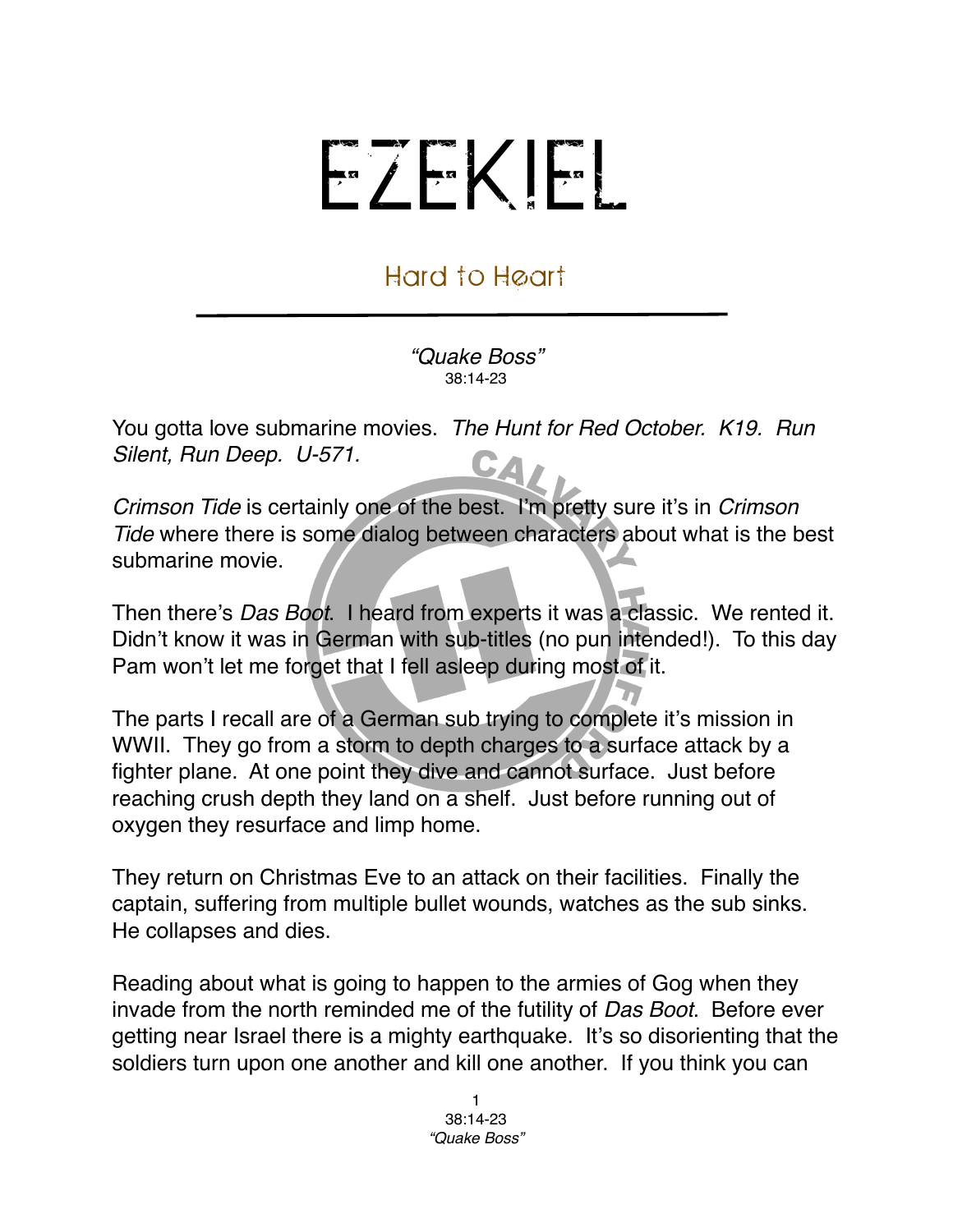escape the earthquake or being hacked to pieces, you're wrong, because next comes "pestilence and bloodshed" and "flooding rain, great hailstones, fire, and brimstone" from out of the sky.

God will defeat Gog and all the world will watch in awe.

Ezekiel 38:14 "Therefore, son of man, prophesy and say to Gog, 'Thus says the Lord God: "On that day when My people Israel dwell safely, will you not know it?

The idea here seems to be that you will know this invasion is imminent when Israel is dwelling "safely" in her land. This idea of her safety has been our litmus test for when this invasion might occur. It doesn't mean Israel will be without enemies. It means she will have a sense of safety. That's why I tend to think the invasion is after the world leader we know as the antichrist enters into a peace treaty with Israel guaranteeing her safety.

The only other time this would make sense is at the end of the Millennial Kingdom, just before the final revolt against God led by Satan. Indeed, some scholars see this invasion by Gog as the one spoken of in the Revelation at the end of the Millennium. But we reject that for reasons we've already discussed, e.g., the opposition is much more broad and inclusive at the end of the Millenium than the invasion described here.

Ezekiel 38:15 Then you will come from your place out of the far north, you and many peoples with you, all of them riding on horses, a great company and a mighty army.

Gog's "place, we learned earlier, was the remotest parts of the north. I'm told that if you draw a line from Jerusalem to the North Pole it will come very close to modern Moscow.

Do you know that the North Pole is shifting? The magnetic North Pole, that is - not the geographical one. Listen to this quote from National Geographic:

Over the past century the pole has moved 685 miles (1,100 kilometers) from Arctic Canada toward Siberia, says Joe Stoner, a paleomagnetist at Oregon State University.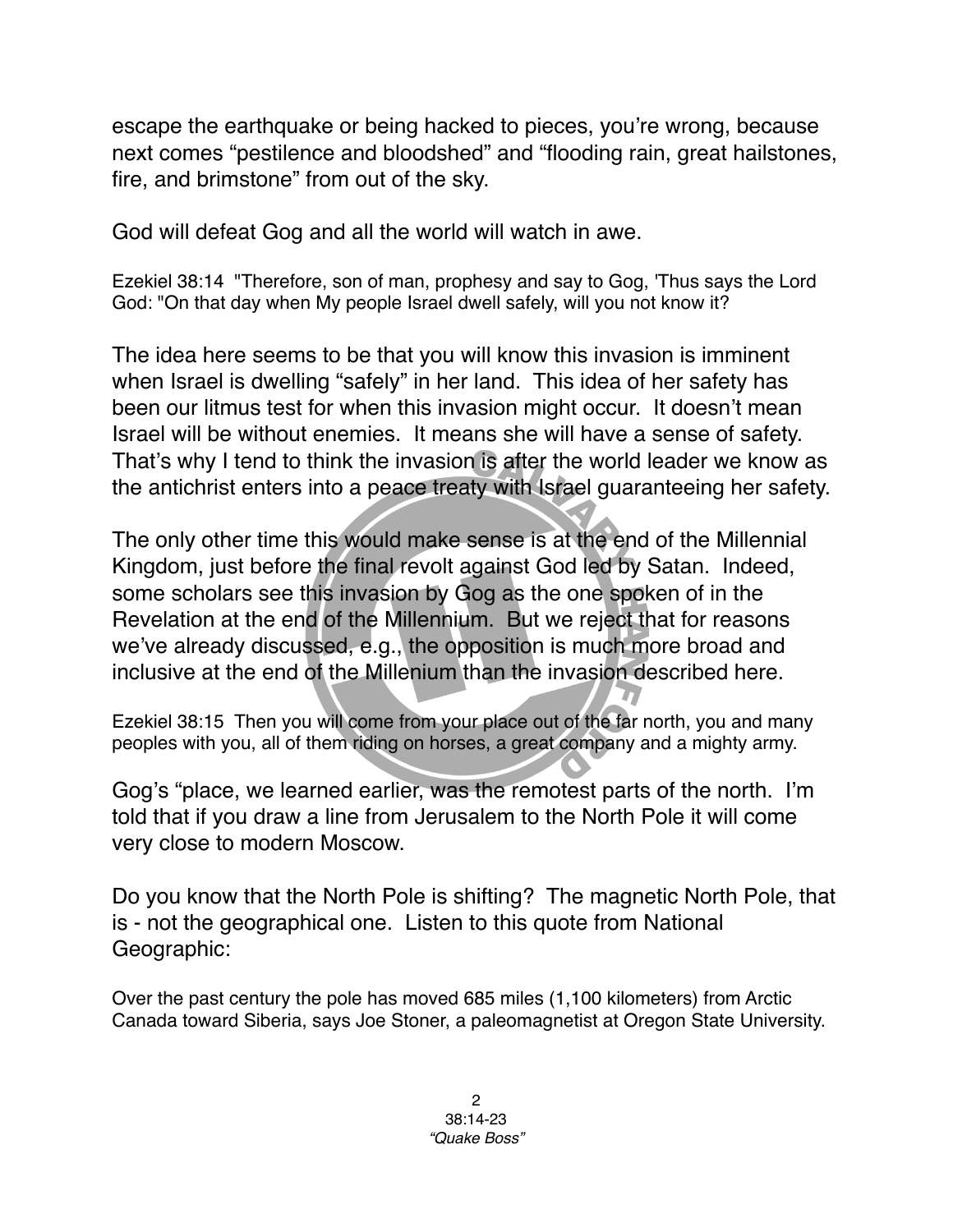At its current rate the pole could move to Siberia within the next half-century, Stoner said.

"It's moving really fast," he said. "We're seeing something that hasn't happened for at least 500 years."

Lorne McKee, a geomagnetic scientist at Natural Resources Canada, says that Stoner's data fits his own readings.

"The movement of the pole definitely appears to be accelerating," he said.

Another NatGeo article said, "Earth's magnetic North Pole is racing towards Russia at almost 40 miles a year due to magnetic changes in the planet's core."

CALL

## *I***'***m not making this stuff up!*

In fact, the only possible country that is to the extreme north of Israel is Russia. The country of Russia begins north of the Black Sea in Southern Russia and is the only country north of the Black Sea. Since we do not have many choices, one out of one, it is clear that Gog is Russia!

We've already talked about the size of the invading force that comes against Israel and why we believe they will literally be on horseback.

Ezekiel 38:16 You will come up against My people Israel like a cloud, to cover the land. It will be in the latter days that I will bring you against My land, so that the nations may know Me, when I am hallowed in you, O Gog, before their eyes."

God claims ownership of the land and relationship to the Jews. Both are His.

Let me go off on a tangent here for a minute. It's suggested by the fact that Israel plays so prominent a role in the Bible.

Israel is one of the Bible's main subjects, mention well over 2500 times. Any system of theology that suggests God is through with Israel as an ethnic people, or that another group has somehow replaced Israel, is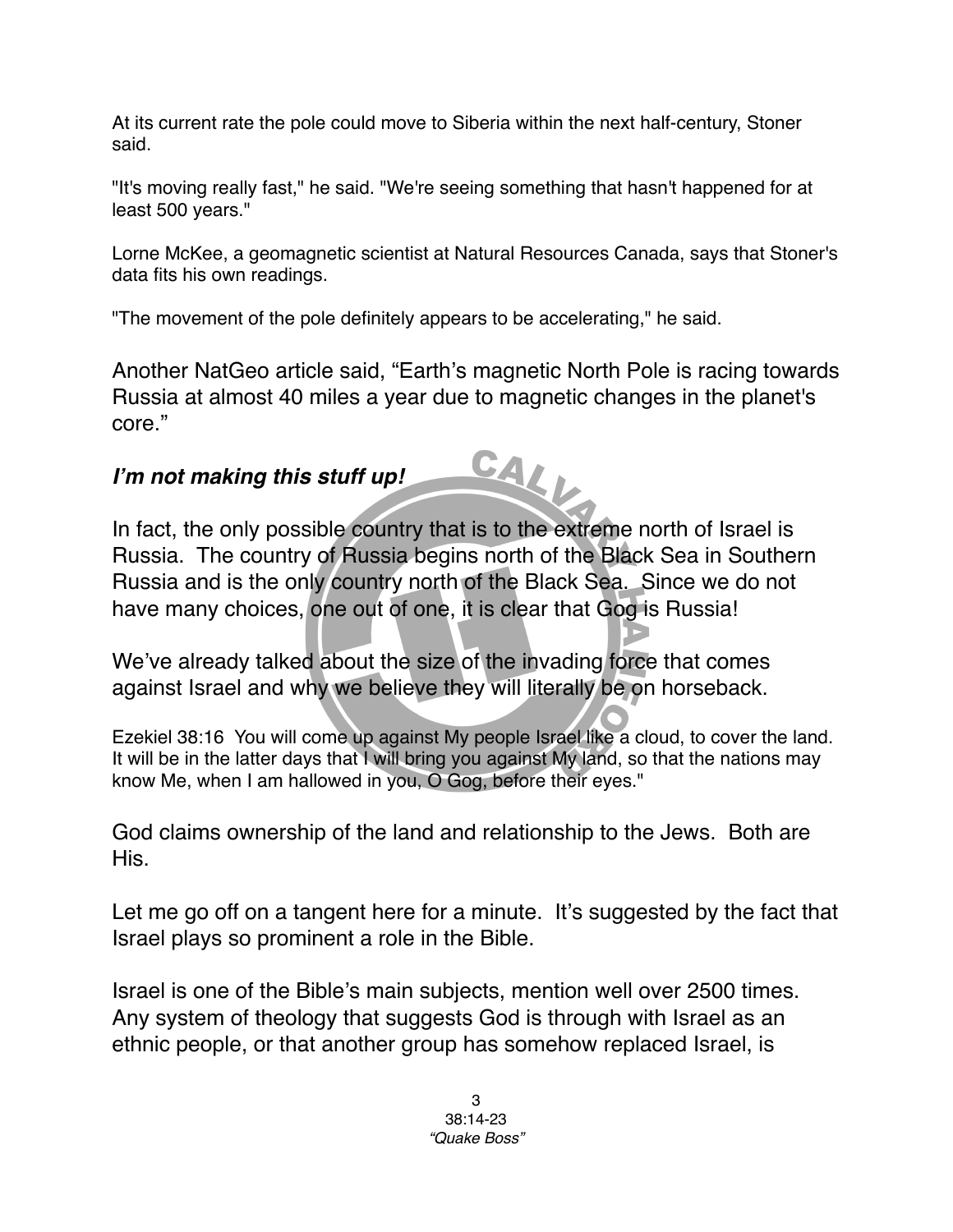wrong. And if it is wrong on Israel, such a huge and important subject, it will be wrong in other areas as well.

Paul says of Israel in the New Testament, "God has not rejected His people whom He foreknew" (Romans 11:2). The nation of Israel is described as God's elect (e.g., Isaiah 45:3).

Baker's Evangelical Dictionary has this entry regarding Israel and predestination:

From the call of Abraham his descendants, in particular the progeny of Jacob/Israel, are predestined to fulfill the purpose that God has for them. They are to be seen in the world as his people (Psalm 33:11-12 ), holy and obedient to him, living to his praise, a priestly nation bringing the knowledge of God to other nations.

There are systems of theology that focus on very particular definitions of predestination, election and foreknowledge. Those same systems of theology deny or ignore the place of Israel as a nation in God's plans.

If they are clearly wrong about Israel's predestination, election and foreknowledge, **then why would we think they are right when discussing those doctrines?**

Ezekiel 38:17 Thus says the Lord God: "Are you he of whom I have spoken in former days by My servants the prophets of Israel, who prophesied for years in those days that I would bring you against them?

Ezekiel 38:18 "And it will come to pass at the same time, when Gog comes against the land of Israel," says the Lord God, "that My fury will show in My face.

Hmm. This begs the question, ʻWhere in the Old Testament has God spoken of this before?'

Truth is, Gog isn't directly mentioned in any other Old Testament passages, so scholars have a hard time with this. I haven't found their answers very satisfying. They say, for example, that other nations in other prophecies are ʻtypical' of Gog. Seems a stretch.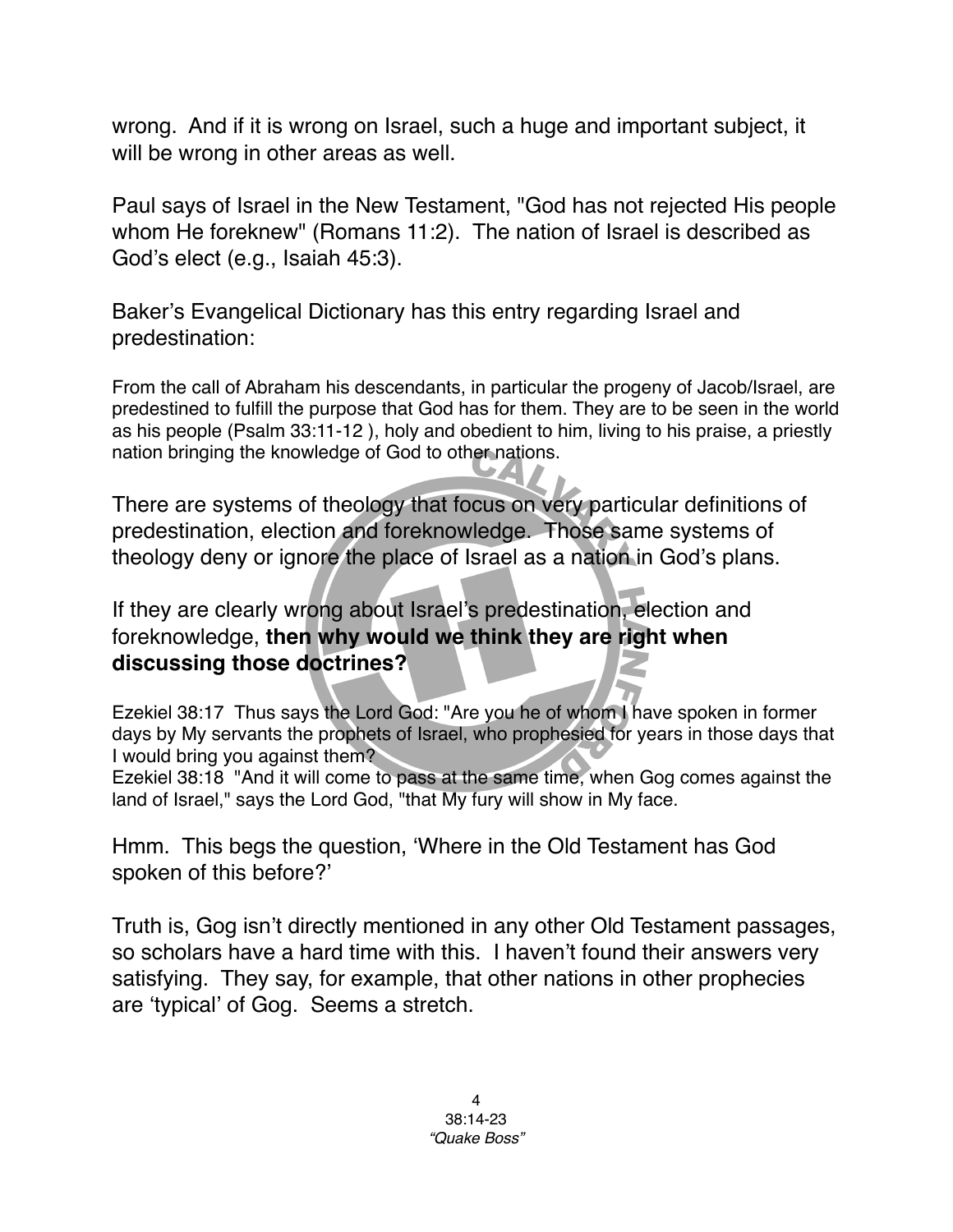My own suggestion would be this. There are a lot of prophets and their prophecies that did not make their way into the Old Testament. For example: We know that Enoch prophesied, but we don't know everything he said.

The text may be referring to an oral tradition of prophecy that would have been well known to the Jews in exile that Ezekiel was addressing.

How is God going to show His wrath and defeat this invading army?

Ezekiel 38:19 For in My jealousy and in the fire of My wrath I have spoken: 'Surely in that day there shall be a great earthquake in the land of Israel,

Ezekiel 38:20 so that the fish of the sea, the birds of the heavens, the beasts of the field, all creeping things that creep on the earth, and all men who are on the face of the earth shall shake at My presence. The mountains shall be thrown down, the steep places shall fall, and every wall shall fall to the ground.'

Ezekiel 38:21 I will call for a sword against Gog throughout all My mountains," says the Lord God. "Every man's sword will be against his brother.

A divinely appointed earthquake will be so severe as to disorient Gog's forces and cause them in the confusion to fight each other. Remember that they come from many nations and it's not at all hard to envision them turning on one another.

The earthquake will apparently set off volcanic deposits in the region, bringing down on Gog's army a hail of molten rock and burning sulfur (volcanic ash).

It is clear from this passage that Israel and their excellent, modern military (including nuclear weapons) have nothing to do with the destruction of Gog and his allies.

In addition to the earthquake and all that goes with it, the Lord will use other means of defeating Israel enemy as indicated in verse twenty-two.

Ezekiel 38:22 And I will bring him to judgment with pestilence and bloodshed; I will rain down on him, on his troops, and on the many peoples who are with him, flooding rain, great hailstones, fire, and brimstone.